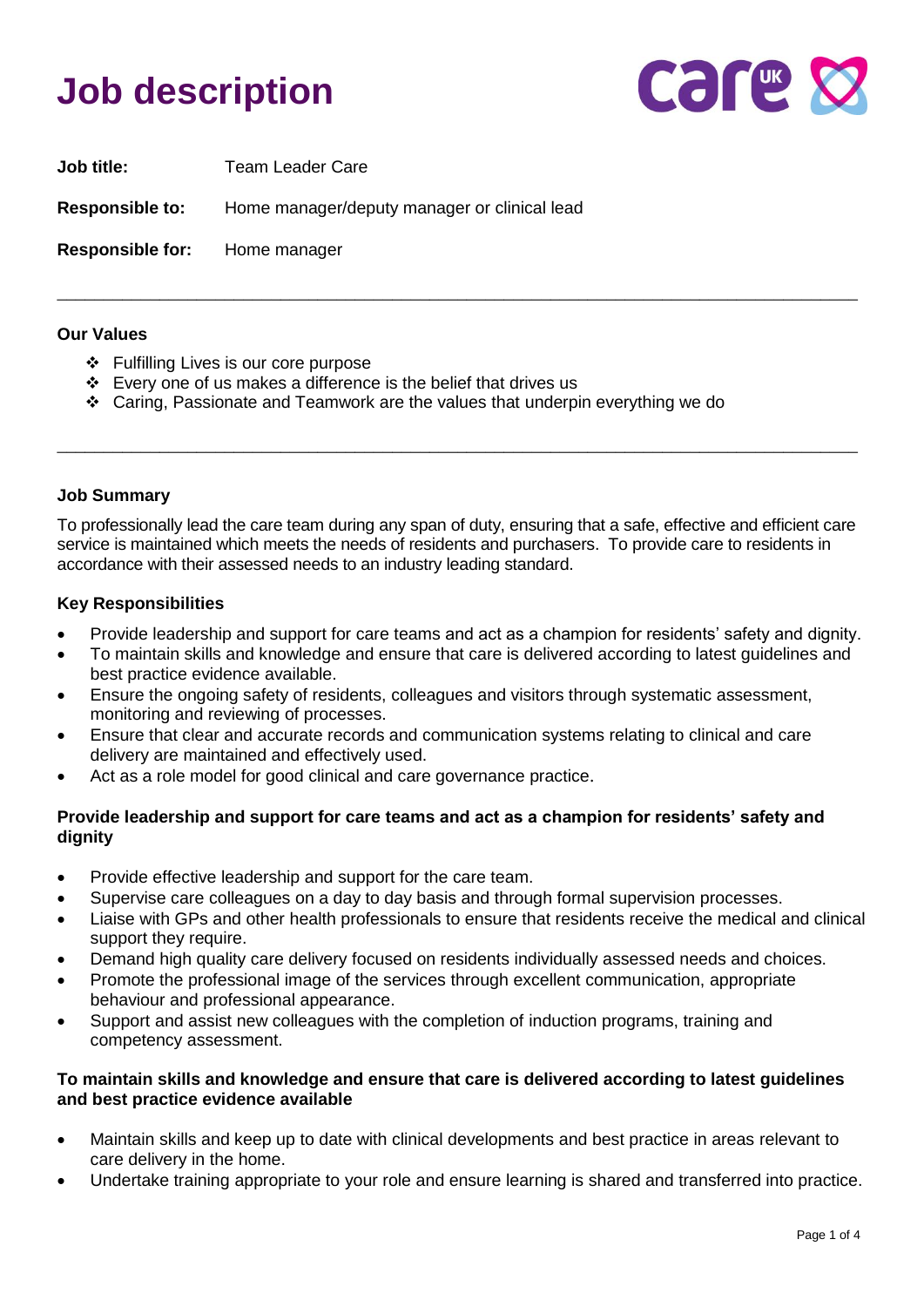- Review the daily delivery of care, including pressure area prevention, nutrition and infection prevention and control procedures. Ensure high standards of care delivery are maintained.
- Be responsible for the safe and appropriate management, administration and recording of medication, including controlled drugs and oxygen, in accordance with Care UK Policies and Procedures.
- Act at all times within your own skills and competence.
- Attend all statutory and mandatory training as required by the Company in order to fulfil your duties.

#### **Ensure the ongoing safety of residents, colleagues and visitors through systematic assessment, monitoring and reviewing processes.**

- Conduct and document care and risk assessments and develop care plans related to the assessed needs and choices of individual residents.
- Ensure that areas of identified risk are appropriately monitored and outcomes recorded and acted upon e.g. fluid and nutrition charts, turning regimes, blood glucose monitoring.
- Report all accidents and incidents promptly in accordance with Care UK Policy. Ensure accident/incident reports are written clearly and concisely and that any remedial action or learning is incorporated into care delivery.
- Ensure that residents are encouraged and supported to remain as independent and active as possible. Promote the philosophy of activity based care.
- Ensure the safety and comfort of all residents, whilst encouraging a happy, homely atmosphere.
- Be knowledgeable about Safeguarding Vulnerable Adults Policies and Procedures and report any untoward events in accordance with Care UK and Local Authority requirements.
- Ensure that clinical equipment is maintained in a safe, clean and fully functional state. Report any equipment failures or damage to the home manager.
- Be responsible for the care and protection of residents' property.
- Maintain standards of infection control within the home and to assist residents to maintain their own infection control needs.

#### **Ensure that clear and accurate records and communication systems relating to clinical and care delivery are maintained and effectively used**

- Be aware of company policies and procedures and ensure requirements are incorporated into practice.
- Ensure effective and clearly documented handover systems are maintained to facilitate the effective transfer of information between staff and shifts.
- Attend and participate in team meetings as required by the Home Manager/Deputy Manager/Clinical Lead.
- Understand the requirements of the Mental Capacity Act (2005) and Deprivation of Liberty Safeguards (2008) in relation to consent and best interest decision making.
- Provide information to residents and relatives in relation to care delivery, being mindful of data protection and Caldicott requirements.
- Ensure high standard of record keeping are maintained in accordance with the Health and Social Care Act (2008) and Essential Standards of Quality and Safety (2010) and Company requirements.

### **Safeguarding of Vulnerable Adults / Mental Capacity Act**

To complete training on Safeguarding of Vulnerable Adults and the Mental Capacity Act and be able to understand and implement SVA and MHA policies and procedures taking responsibility for reporting any safeguarding concerns to the senior person on duty or on-call Regional Director.

#### **Health and Safety**

As an employee of Care UK, the post holder has a duty under the Health and Safety at Work Act 1974, to:

• Take reasonable care of the health and safety of themselves and all other persons who may be affected by their acts or omissions at work.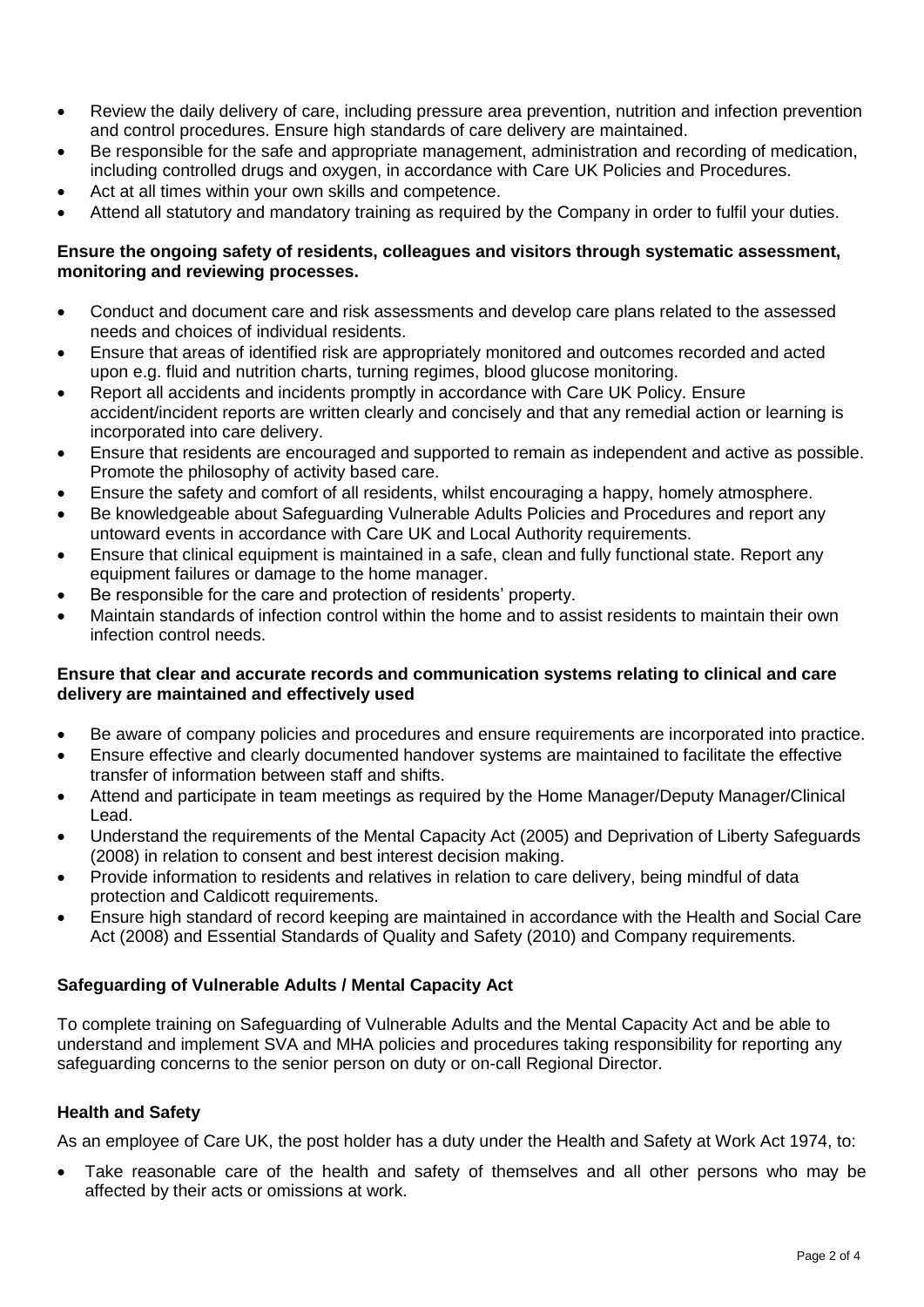- Co-operate with their employer to ensure compliance with Health and Safety legislation and the Health and Safety policies and procedures of the organisation, not intentionally or recklessly interfere with, or misuse, anything provided in the interests of health, safety, or welfare, in pursuance of any of the relevant statutory provisions.
- To ensure that adequate measures are taken to protect the health and safety of all staff including the maintenance and upkeep of a safe environment.

#### **Data Protection**

The post holder must at all times respect the confidentiality of information in line with the requirements of the Data Protection Act 2018 and the company's ISO27001 accreditation. This includes, if required to do so, obtain, process and/or use information held on a computer in a fair and lawful way, to hold data only for the specified registered purposes and to use or disclose data only to authorised persons or organisations as instructed.

- ❖ This list of duties and responsibilities is by not exhaustive and the post holder may be required to undertake other relevant and appropriate duties as reasonably required.
- ❖ This job description is subject to regular review and appropriate modification.